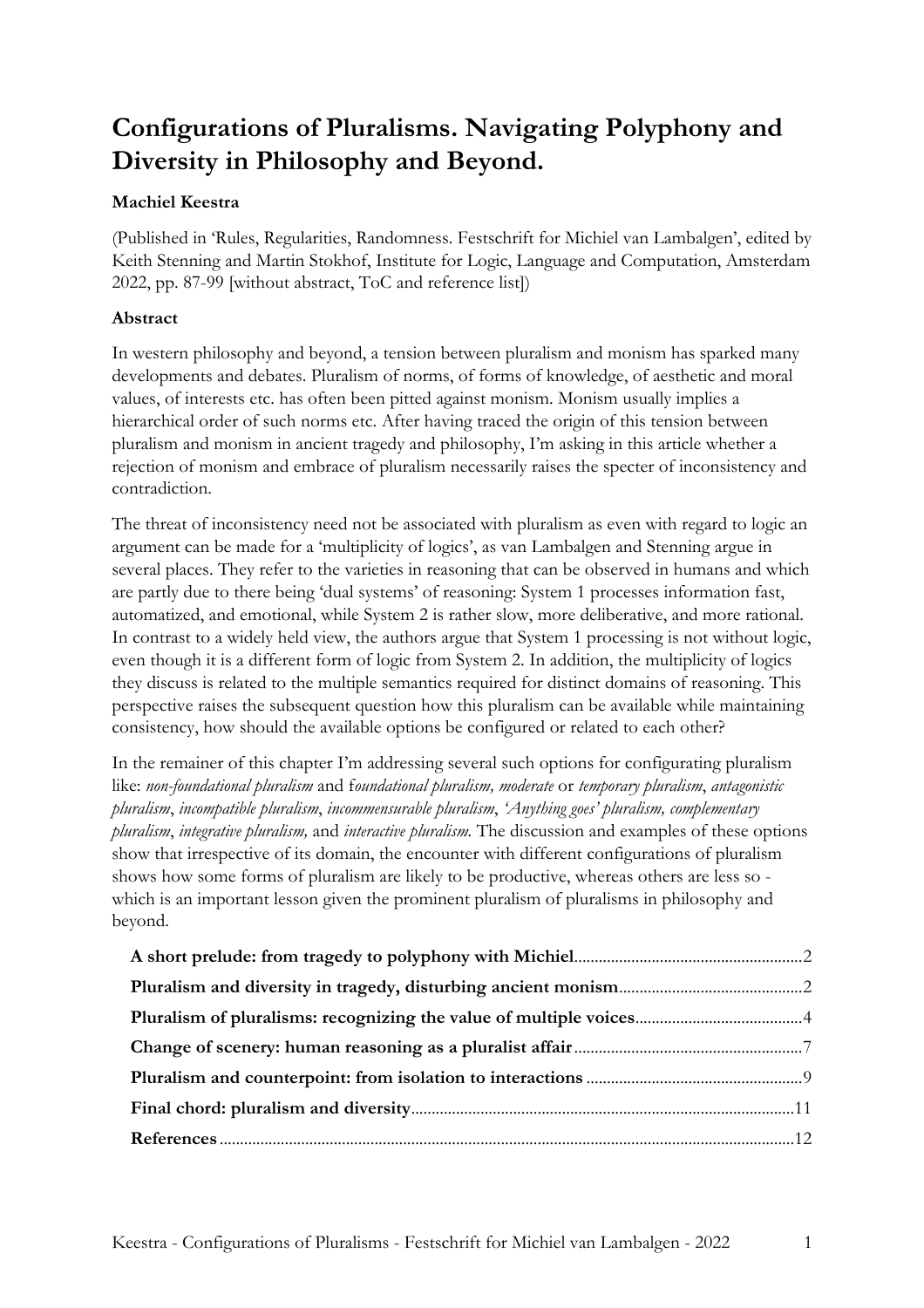## **A short prelude: from tragedy to polyphony with Michiel**

Supervizing a dissertation is in some sense comparable to directing an opera: the supervisor hasn't written the libretto nor the score, is not performing one of the main character roles nor an instrument that accompanies the singers. Nonetheless, the supervisor's role is important in that they are guiding the overall interpretive and rehearsal process such that the end result is a meaningful and consistent whole which does in some sense reflect or breathe their thoughts. When I enjoyed Michiel van Lambalgen and Martin Stokhof's careful and valuable supervision of my 'Sculpting the space of actions. Explaining human action by integrating intentions and mechanisms', I first made use of examples from ancient tragedy to support my defense of a framework for explaining a plurality of processes constituting how humans determine their actions (Keestra, 2014). Tragic actions were used to illustrate how action decisions can occur both in an automatized, habituated mode and in a rationally controlled way, with there being important interactions between the two modes. Being aware that both of us enjoy singing individually as well as choral singing, Michiel suggested that opera singing might better than tragic action illustrate and reflect the different modes. Happily embracing that suggestion, I illustrated my framework with the observation that most singers will have that our initial rationally controlled yet less flexible performance might become habitual and automatized over time and consequently also become more nuanced, flexible and complex. This process does not prevent this automatized performance from complying with musical and interpretive standards and being in harmony with the rest of the score, on the contrary. [88]

This grateful memory has inspired the brief exploration of pluralism below, starting from ancient tragedy and inspired by the musical notions of polyphony and counterpoint leading to reflection on how a pluralism can coexist. As any form of pluralism is specifically opposed to monism, I'm especially interested in considering different configurations of the plurality of options presented by pluralism. This also offered a lens on interesting work from Michiel in which pluralism of sorts figures as well.

#### **Pluralism and diversity in tragedy, disturbing ancient monism**

One of the most intriguing moments in western cultural history is when, according to Aristotle's account, the imitations and representations of humans as performed in rituals and arts became more complex and dynamic, especially with the emergence of tragedy. In his innovative and influential description of the 'evolution of tragedy' - as one commentator puts it - Aristotle pays attention to a history spanning several centuries and characterized by the development of novel genres, each of which has its pertinent object, its formal properties and certain means of performance (Aristotle, Hardison, & Golden, 1968). If we trace back this history while focusing on the last feature, the means of performance, this history is relatively simple, displaying a few decisive moments. It starts in prehistoric times with dithyrambian and hymnal songs performed mainly during religious rituals, according to Aristotle.

Even though these songs did include exchanges between calls and answers, these were only a shallow precursor to what over time would grow into genuine exchanges between protagonists representing different, sometimes even opposing, positions. The first time an individual person did appear on the scene and performed a role in distinction from the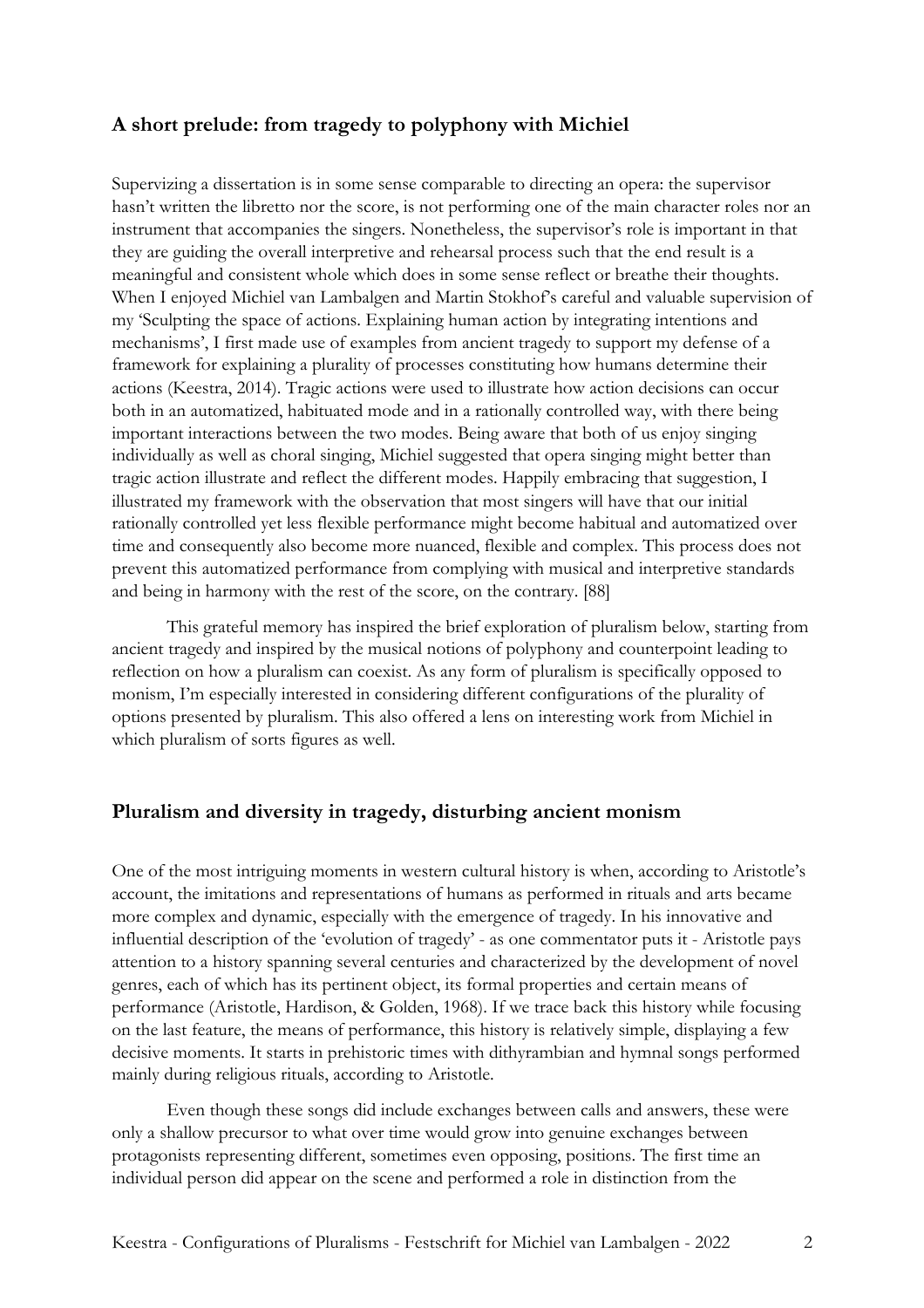communal singing chorus, was probably when its leader started singing calls which were answered by the group of singers. As such the group and its leader would in their mimetic acts not represent very different, let alone contrasting, roles. This was about to change drastically when actual dialogues were added to the singing parts. "Aeschylus was the first to increase the number of actors from one to two; he also reduced the role of the chorus and made the dialogue the major element in the play. Sophocles increased the number of actors to three", Aristotle writes, crediting the two most celebrated tragedians with the crucial innovation of introducing dialogue into the venerable art of tragedy (Poetics, 1449 a 16-19, (Aristotle et al., 1968 9)).

With the chorus now being constrained to a more secondary role, often merely commenting on, or responding to, the events on stage, the focus had shifted to two or more interacting protagonists who often no longer belonged to the same group. On the contrary, instead of the representation of a single voice or [89] perspective, tragedy and comedy would now confront its audiences with clearly distinct individuals, at times differing in norms, histories, social positions, genders, characters<sup>1</sup> and especially in the actions that demonstrated these differences. Even those plays in which members from the same family appear, like Aeschylus' trilogy Oresteia, the Elektra's by Sophocles and Euripides, the Iphigeneia's by Euripides and Sophocles' Orestes, are driven by differences in characters, oppositions in perspectives and oftentimes actions through which family members Agamemnon, Clytemnestra, Iphigeneia, Elektra, Orestes, and others murder and revenge each other or instead try to resolve their conflicts (cf. (Keestra, 1999)). In so doing, these tragic individuals have to navigate between sometimes contradictory appeals, relying upon their autonomy and their freedom, and can no longer naïvely rely on the gods as their Homeric predecessors did (Snell, 1975).

This short sketch emphasizes the emergence of pluralism and even dissonance of voices in ancient tragedy. Below I will briefly pause on pluralism and its implications, yet it is important to first note the importance of recognizing this pluralism. Ancient Greek culture and philosophy, from Homer via the Ionian natural philosophers to Plato, is often characterized as having a tendency towards unity and monism, describing, and explaining reality in as few elements or principles as possible. Whether it is a single principle like Thales' water in its different phases, Anaximander's 'apeiron' or indefinite, the Parmenidean and spherical 'One', or even the platonic idea of the Good: dynamics of change and development are hard to explain with such simplicity. Or to use Aristotle's musical metaphor: "when we say [that] the non-musical man becomes a musical man, both what becomes and what it becomes are complex" (Physics, 190 a 3-4, (Aristotle, 1984)) for the explanation of which a monism of principles is insufficient. This preference for unity and monism holds even for Greek polytheism, even if that term suggests otherwise. Notwithstanding the presence of multiple gods, the Greek pantheon is unified as the 'Olympian gods appear as a family community' with a 'compactness and clarity of organization' (Burkert, 1985 218).

Although alternative views did exist before, a decisive rift in this monist tradition occurred with the popularity of the sophists, among others, who would become prominent in the public eye around the time when tragedies demonstrated the important roles that diversity and pluralism play in human affairs.<sup>2</sup> Even more so, the tragedies did present diversity and

<sup>&</sup>lt;sup>1</sup> The Greek word for character,  $\tilde{\eta}$ θος, is similar to έθος, habit. The two words are probably related to each other, as Aristotle points out in Nicomachean ethics II,1.

<sup>2</sup> Related to this pluralism is how tragedy portrays the human experience of being torn apart, which is connected to the Dionysian ritual of 'sparagmos': sacrificing an animal by tearing it apart (Storm, 1998).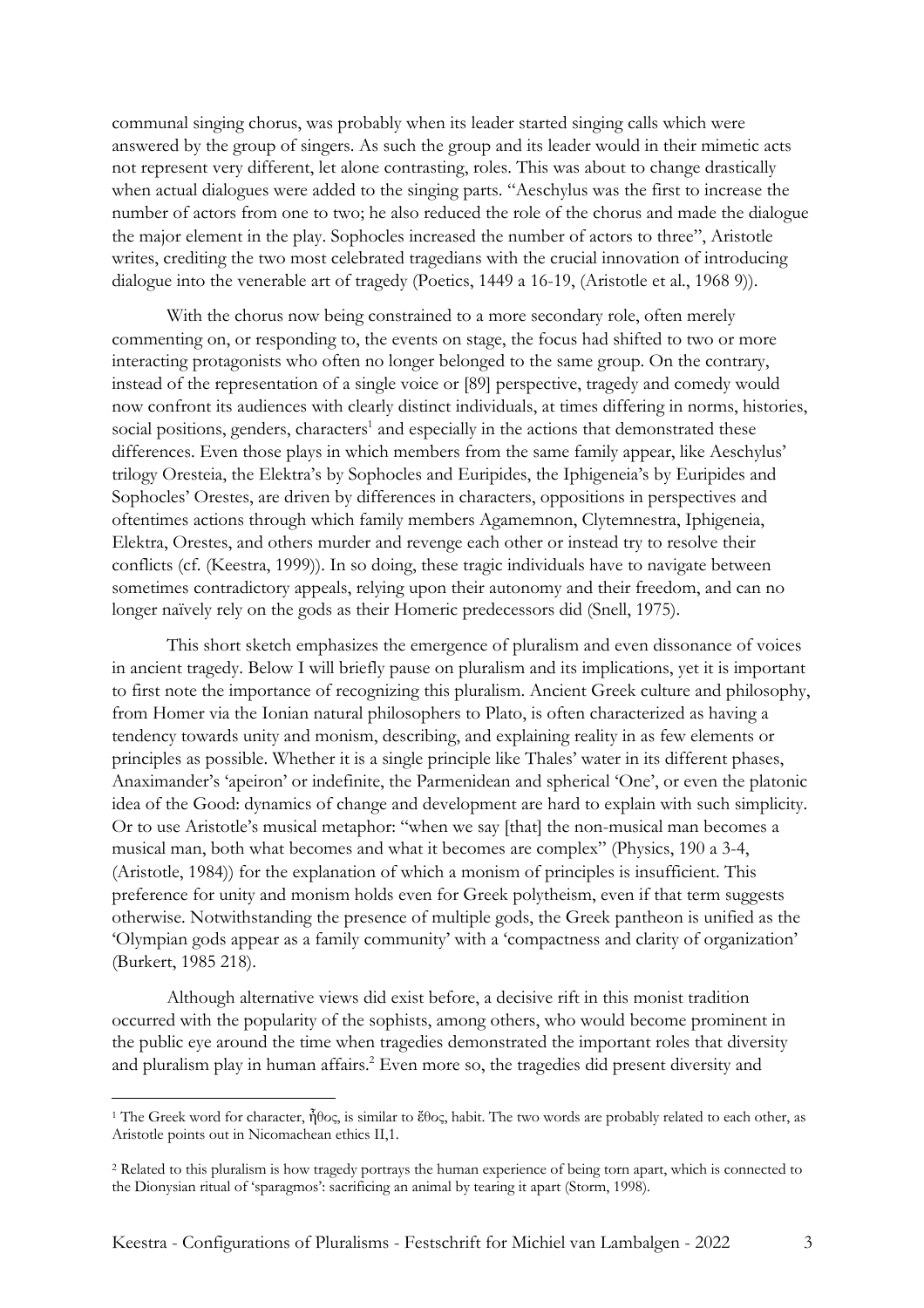pluralism while demonstrating that unity and monism are no options for the tragic protagonists, struggling as they are "over the meaning of a single value, within a character (dilemmas), between characters (disagreements), between the cultural schemes different char- [90]acters may represent" (Apfel, 2011 11). Indeed, Aristotle himself affirms pluralisms of sorts, recognizing variety in our knowledge with not all bodies of knowledge allowing the same certainty and validity as mathematics, for example. Moreover, mathematics itself, building upon axiomatics, allows for varieties because "if the principle should change, practically all that is proved from it would alter" (Eudemian Ethics, 1222 b 25). In the field of politics, something similar holds according to Aristotle, recognizing that it is not necessarily a negative thing there being different political constitutions as politics does not allow the unity or monism that in other domains might be possible, in much the same way like citizens are different (Johnstone & Marienthal-Maschler, 1962). In addition to a pluralism of knowledge Aristotle has embraced a value pluralism, implying that "the goods that a human life appropriately values are plural and incommensurable" each of which might deserve our commitment without there being an overarching measure allowing us to compare and rank them (Nussbaum, 1999 182).

What this brief history shows is that though our tradition may show on average a preference for unity and monism, pluralism has been present from the beginning as well, like in the pluralism of gods and of tragedy's voices, associated with a pluralism of forms of knowledge and of values. I will now briefly attend to this pluralism of pluralisms, which will then be followed by an exposition of a contemporary position that surprisingly and convincingly embraces even a pluralism of logics. This raises the question whether denying monism in the domain of logic might raise the specter of embracing inconsistency and contradiction when pluralism is accepted. Showing that this is not necessarily the case, I will finally reflect upon the important topic of how different configurations of these voices or positions are enabled by their pluralism.

## **Pluralism of pluralisms: recognizing the value of multiple voices**

Defending pluralism, Aristotle criticized the platonic position as interpreted by him, which allegedly holds that irrespective of differences, a thorough reflection on the limitations of human knowledge should convince all rational beings to ascribe to a monistic position. According to this monism, apparent differences in the nature and validity of knowledge and ethics are simply due to flaws in reasoning. Yet Aristotle is also critical of the opposing, skeptical position which maintains that no reliable knowledge or ethical reasoning is at all possible. Aristotle rejects this skeptical position as he maintains that it fails in recognizing the 'variety and fluctuations' that are prevalent in multiple domains with which humans occupy themselves including ethics and science (Johnstone & Marienthal-Maschler, 1962). Indeed, acknowledging variability of human experiences and reflections has led Aristotle to accept pluralism in a similar fashion as Rescher does more than two millennia later: "The [91] experiential diversity of differently situated rational inquirers must mean that they are destined to reach variant conclusions about the nature of things. In a human community of more than trivial size, dissensus rather than consensus is the normal condition" (Rescher, 1993 77). Again, this pluralism is recognized without assuming that they eventually can be replaced by consensus or monism.

Such recognition of its irreducibility is key to pluralism. Take the first sentence of the Routledge Encyclopedia of Philosophy's lemma on 'pluralism', which defines it as follows: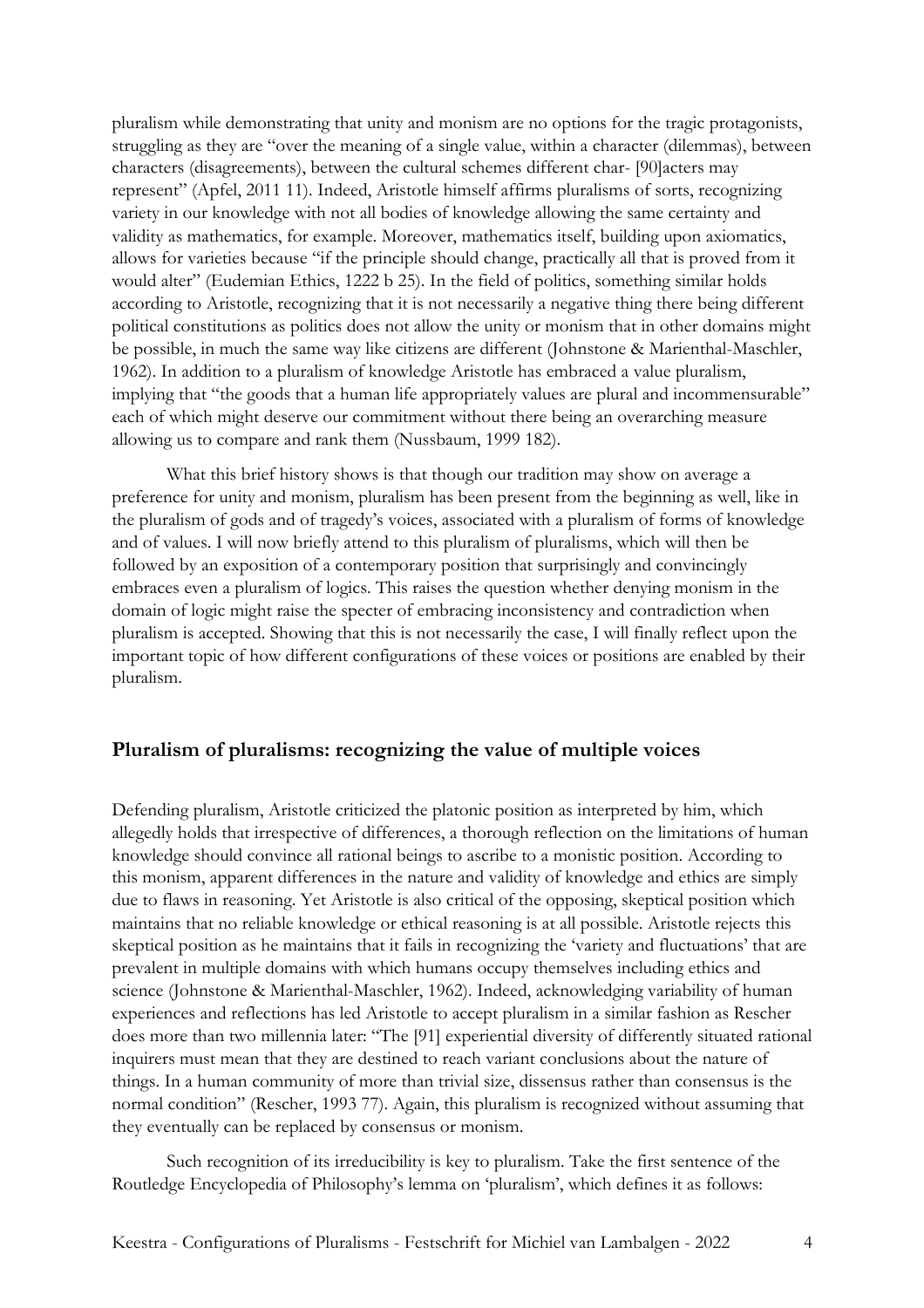"'Pluralism' is a broad term, applicable to any doctrine which maintains that there are ultimately many things, or many kinds of thing; in both these senses it is opposed to 'monism'." (Craig, 1998 7, 463). There being 'ultimately' many things or kinds of things is fundamental here, as it implies the irreducible plurality of these things - whether forms of knowledge or values or religions or meanings are intended, for example. Embracing pluralism about these things implies accepting that there are multiple correct or valid accounts about these possible which can coexist in some configuration.

It is important to distinguish pluralism from relativism as the two are often confused with each other. With pluralism recognizing the validity of multiple accounts of certain things, relativism posits that the validity of any account is relative to some external factor. According to relativism, a form of knowledge or moral value is only valid relative to a certain culture or historical period, for example. Instead of accepting the correctness of multiple accounts in parallel, a relativist points out that each account is only valid in a limited sense. Most people will embrace a certain relativism regarding etiquette, for example, and accept that some behaviors are acceptable in certain situations while not in other contexts. Regarding knowledge such relativism would imply a rejection of the knowledge claim, which is also unnecessary as most phenomena allow epistemic pluralism without different accounts excluding each other as is more common when it comes to our social behaviors (cf. (Cook, 2010)).

Although monism and pluralism are contrasting positions, they are not seldomly combined with each other. What appears to be a pluralist position can sometimes turn out to a monist position at another level. Such a position entail that underlying the plurality is a hidden systematics, like a hierarchy, that eventually allows the reduction of the acknowledged multiplicity to a single, more foundational unit. An example may clarify this. Tragic conflict depends upon the differences between irreconcilable values that two or more protagonists uphold. In the Antigone, for example, we can observe the conflict between Antigone's familial piety towards her fallen brother Polynices on the one hand and the loyalty to the state which makes King Creon forbid the burial of this rebel on the other. Sophocles' tragedy provides the spectators with the embodied experience and reflection that enable them to understand and empathize with both positions, making the values inherent in them appear equally valid and defensible. Indeed, [92] the bleak ending of the tragedy makes it doubtful whether Sophocles himself believed in such conflict's resolution or reconciliation. In contrast, Hegel's interpretation amounts to a rejection of the subjective individuality of the protagonists, with their irreconcilable conflict's resolution being possible once they understand the necessity of another form of sociality - entailing a complex form of monism (Keestra, 1999).

Such reconciliation at another level is an example of *non-foundational pluralism*, with an apparent pluralism of (not fundamental) values being eventually related to another, more fundamental value. This is different from f*oundational pluralism,* which does accept there being multiple sets of moral values available for shaping one's life, for example (Mason, 2008). Moreover, such foundational pluralism can be associated with another source of moral variability since it is possible that each value is 'multiple realizable'. So in addition to there being multiple fundamental values - like happiness and equality - a foundational pluralist can also accept that each of these are 'subjectively realized' in different ways by individuals. Happiness may be an important value for both religious persons and for secular political ideologists, for example, but the way they're realizing it will be determined partly by their distinct beliefs and reasoning (cf. (Audi, 2007 27).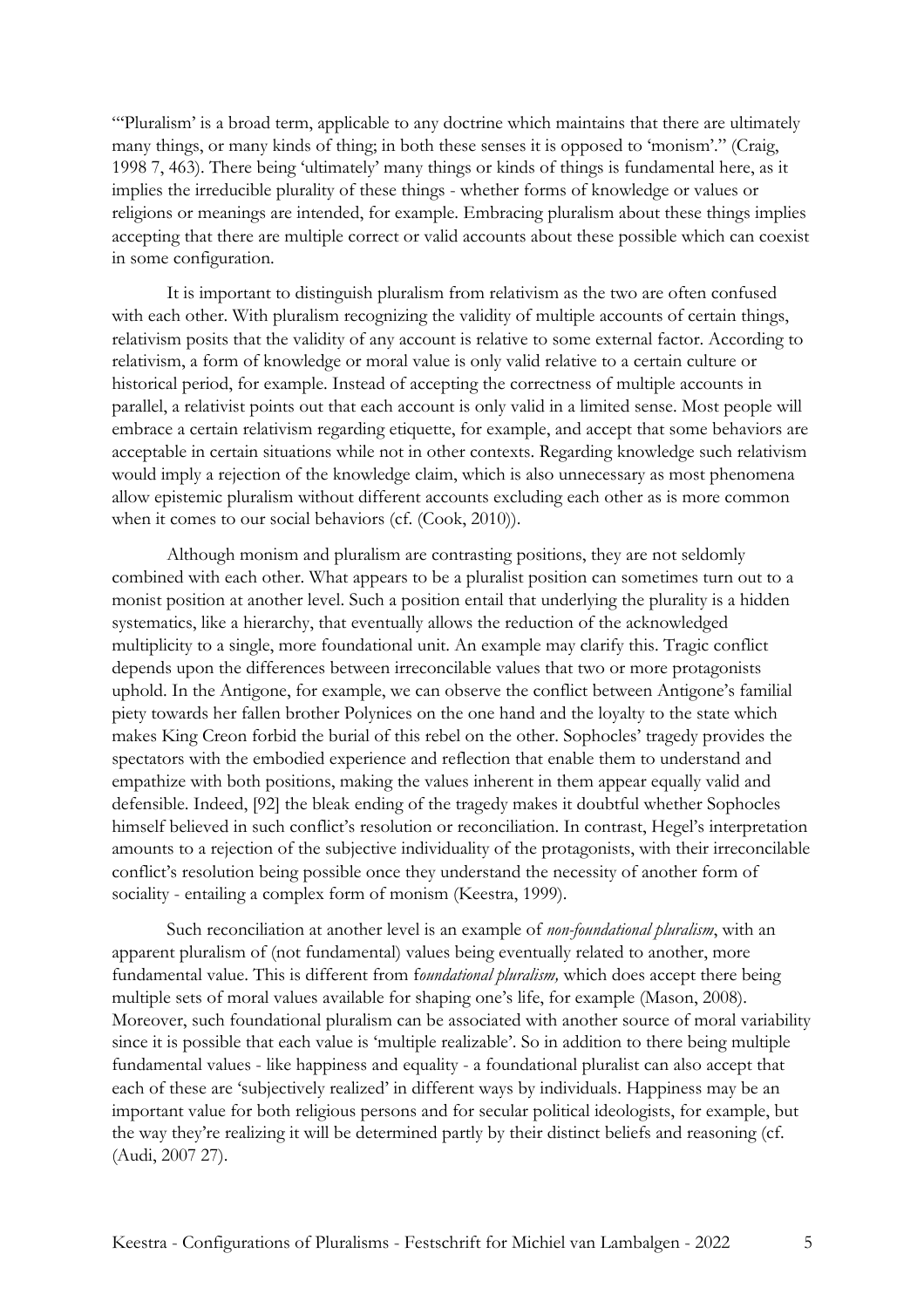Value or ethical pluralism and the tragic conflicts emanating from it are not only prevalent in the arts but generally close to human experience. Due to our finitude and to the contingency of our position and possibilities, for example, we are unable to realize all possible values in a single lifetime (Ivanhoe, 2009). This limitation can't be resolved by some form of monism, we've just seen. Compared to this experience of irreconcilable value pluralism, epistemic pluralism or the pluralism of knowledge is strikingly different. Although most people will accept multiple accounts of a factual situation, they will still maintain that reality itself is singular. So how might one subscribe to explanatory pluralism - to focus on a specific form of epistemic pluralism - without succumbing to some form of metaphysical pluralism? Since an explanation entails an answer to a specific question, the fact that we can ask multiple questions about a single phenomenon corresponds with there being several explanations available (Ruben, 1992). Human action as well as understanding human action, for example, allow for explanatory pluralism as neuroscientific, psychological, sociological and hermeneutic explanations each offer valid perspectives which do not exclude each other (Keestra, 2014, 2015).

Explanatory pluralism can imply that we develop theories and laws that help us to understand the same phenomenon at different levels of description which can not only co-exist but even co-evolve: language processing can be explained both by cognitive psychological and neurobiological theories, each addressing different yet related features of the process (Looren de Jong, 2002). These levels of description refer to the fact that a single phenomenon - like climate change or consciousness - can be described and explained in various ways. Considering it as a complex system [93] composed of components, subcomponents, and their interactions, we can offer multiple non-overlapping 'decompositions' of it. A fruit fly, for example, can be decomposed or described in terms of its physiological systems, with nervous, muscular, and other components organized in a specific way in its body. Entirely different is the representation of its physico-chemical depositions, as water is the main ingredient spread all over its body making this representation rather uniform (Wimsatt, 2007).

Here again, pluralism must not assumed to be reducible to either one or to a more fundamental type or level of explanation. Interdisciplinary integration of different explanations being still a goal, this does not entail some form of monism or reductionism (McCauley & Bechtel, 2001). Instead, explanatory pluralism accepts the current plurality of theories, methods and data as a consequence of the complex dynamic realities of the living and social worlds - and to some extent the (quantum-)physical world, too. This complexity allows for the pluralism of decompositions that was noted above, but another feature of it is the presence of multiple causal relations within a single system which are different in nature. Part of that complex reality is its multicausality, with multiple causal factors interacting dynamically with each other, which is another reason why some scholars defend pluralism while contending that it is improbable to develop a single comprehensive account of reality (Kellert, Longino, & Waters, 2006).

Much more might be said about the two forms of pluralism treated here. In addition, there are many more forms of philosophical pluralism available, including metaphysical and ontological pluralism, semantic pluralism, aesthetic pluralism, scientific pluralism: indeed, there is a 'plurality of pluralisms' (Wylie, 2015). Whatever object domain is at stake, it allows the development of multiple systematic and consistent perspectives that can figure next to each other and be involved in rational argumentation or determine our actions. Now one may ask whether similar considerations apply to the domain of logic and reasoning: is logical pluralism possible, or should we expect this to be a non-foundational pluralism? Taking up this question, I will consider the logical pluralism that is involved in the insightful work by van Lambalgen and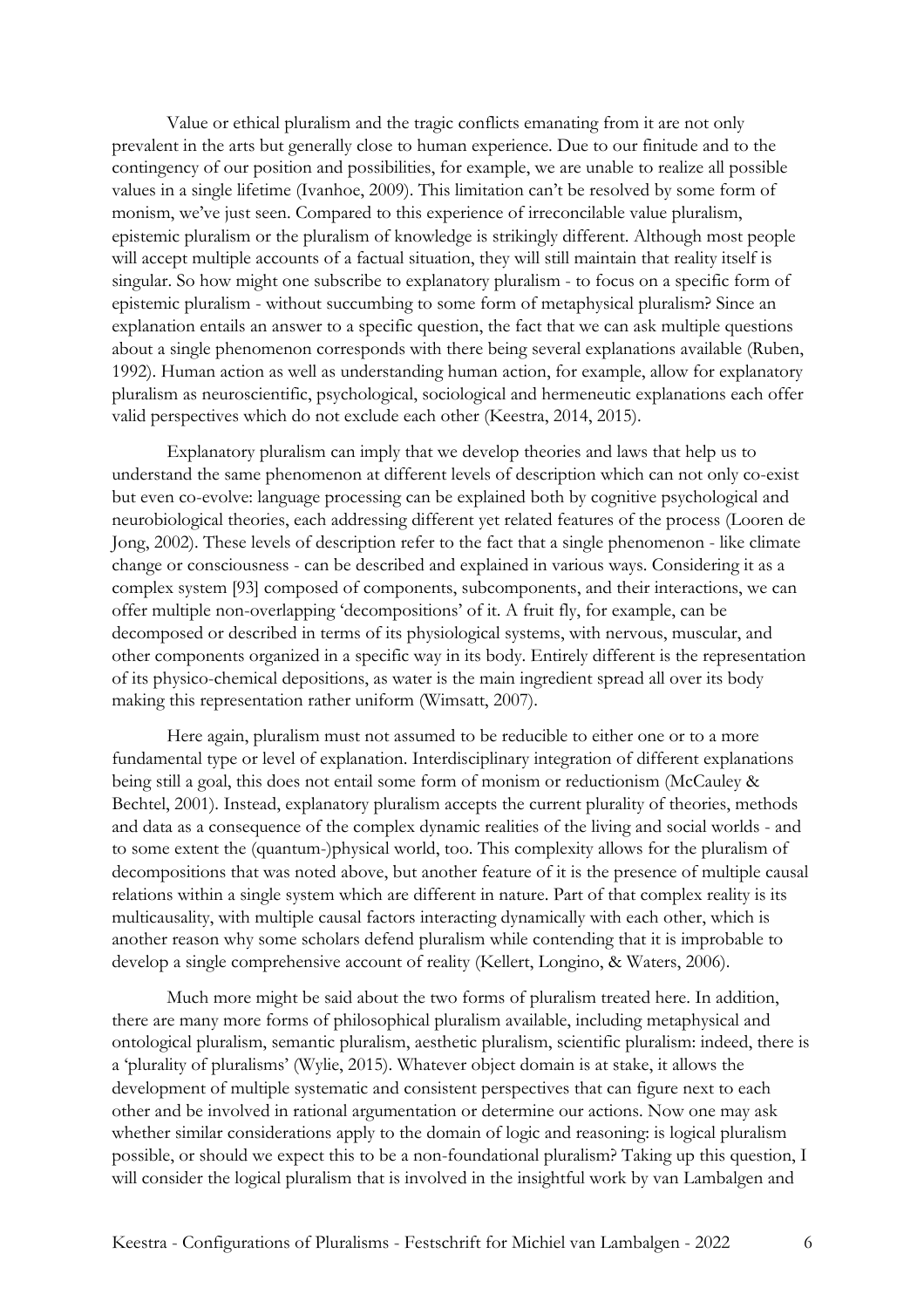Stenning on human reasoning. Does the logical pluralism they present, eventually give way to logical monism? More generally, I will ask whether there is an alternative to the monistic option for resolving or even dissolving this plurality of pluralisms, by considering different configurations in which a plurality of perspectives might be related to each other. Such configurations will be treated after the next section.

### **Change of scenery: human reasoning as a pluralist affair**

Unity and monism were not just guiding principles in western antiquity but remained in some sense in place until more recent times. With monotheism penetrating most domains of western (and Mediterranean) societies and scientific [94] reductionism motivating the work of most scholars for many centuries, pluralism remained at most a marginal if not suppressed position. This also held for philosophers, probably mostly because of the anxiety that lifting the grip of monism might immediately bring the risk of a position according to which 'Anything goes'. Introducing a volume on philosophy and pluralism, the editor captures this sentiment succinctly: "Those unsympathetic to monism are also anxious to distinguish pluralism from relativism. That no single correct answer can be agreed upon does not mean that each and every answer is true" (Archard, 1996 2). Applying our choral metaphor again we can shed stark light on this sentiment: whenever we want to go beyond simple monophony, we're not immediately handing over to a cacophony without any structure. Instead, the alternative to monophony can be a polyphony with different harmonic structures, some of which might not easily give away the interdependence or relations between the different voices. Further down I will more closely discuss pluralism and the possibilities it offers, yet before doing so I will briefly point out how a similar struggle between monism and pluralism is observable in the field of logic and the interdisciplinary study of human reasoning. For this I will take inspiration from Michiel van Lambalgen's work, especially his co-authored provocative monograph *Human Reasoning and Cognitive Science* (Stenning & Lambalgen, 2008).

Bringing together insights from logic, semantics, cognitive psychology, and neuroscience, with the addition of original empirical research in human interpretation and reasoning, logician van Lambalgen and cognitive scientist Keith Stenning offer a fresh and convincing argument about human reasoning and the logics employed in it. Logics, in plural indeed, since they take issue with the generally held, traditional position that there is only a single logic which underlies or governs all valid human reasoning. Indeed, they diagnose how in classical logic and even still for Frege "the normativity of logic seems to be bound up with the uniqueness of logic" (Stenning & Lambalgen, 2008 11). In contrast to this position, their argument amounts to a very different one which has implications both for the relation between the logic of reasoning and the interpretation of linguistic expressions with the norms involved: "our answer will be that norms apply to instances of reasoning only after the interpretation of the (logical and nonlogical) expressions in the argument has been fixed, and, furthermore, that there are in general multiple natural options for such interpretations, even for interpreting the logical expressions" (Stenning & Lambalgen, 2008 11).

The authors elsewhere explore the fact that human cognition is extraordinary in that it allows humans to navigate between both domain specific reasoning as well as reason with surprising domain generality. The varieties in reasoning that can be observed in humans goes along with a 'multiplicity of logics', they argue, a multiplicity that is related to the multiple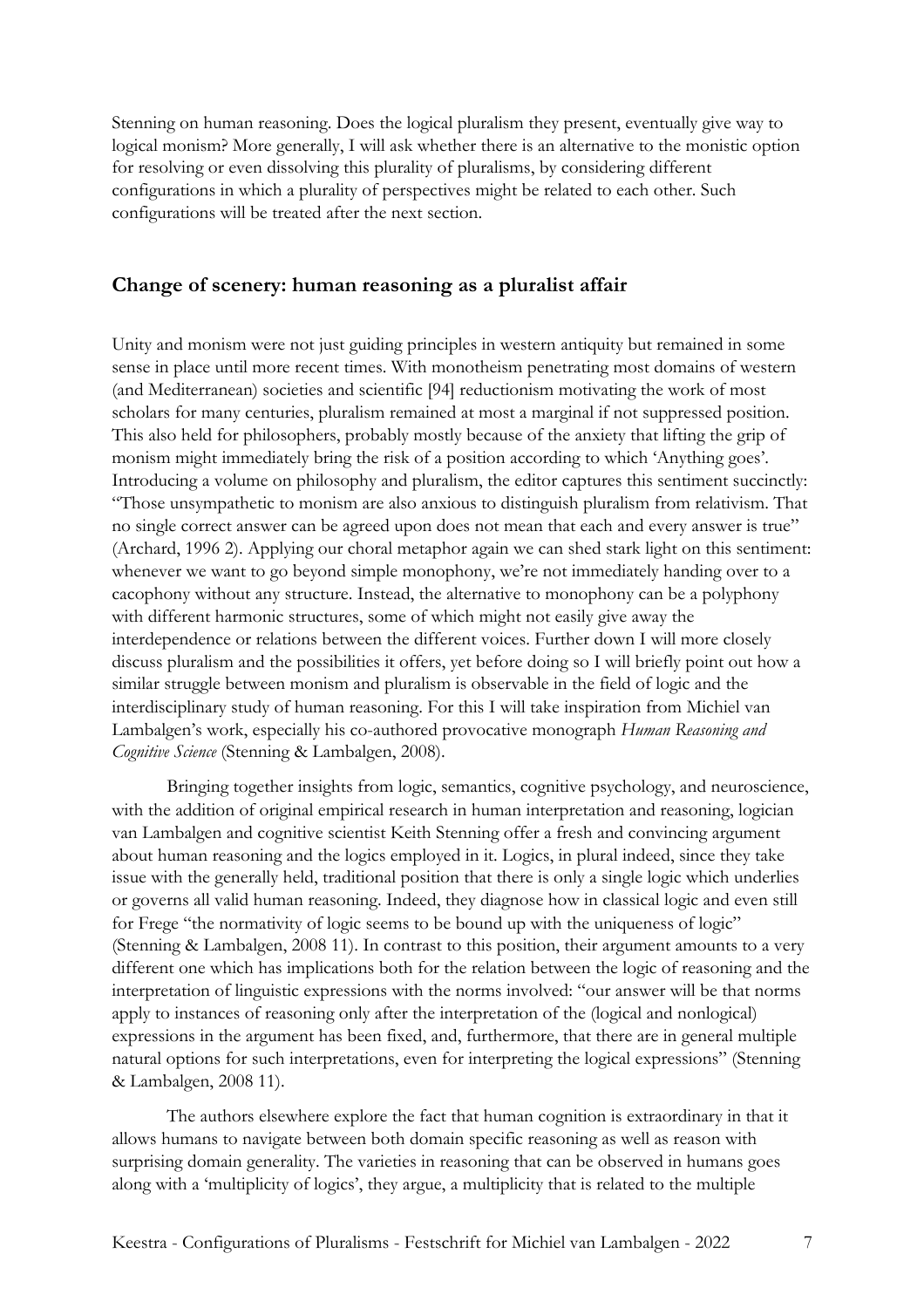semantics required for distinct domains of reasoning (Stenning & van Lambalgen, 2005 2). The semantics pertinent for a particular domain are open for discussion, as when the concepts and meanings we use to reason about train [95] schedules can vary, as can those we employ in the social domain. Yet whenever we decide about the contents of a domain and its pertinent conceptual relations, a corresponding set of logical rules is determined with different sets of rules not necessarily being reducible to each other. Generally the process consists of two distinct steps that together support a form of logical pluralism: "We therefore view reasoning as consisting of two stages: first one has to establish the domain about which one reasons and its formal properties (what we will call "reasoning to an interpretation") and only after this initial step has been taken can one's reasoning be guided by formal laws (what we will call "reasoning from an interpretation") (K. Stenning & Lambalgen, 2008 20).

In addition to the logical pluralism implied by there being multiple domains of reasoning, there is one more reason why humans are so used to this pluralism, albeit more implicitly. In a way, then, humans are reasoning on a daily basis with different logics even within a single domain - a fact that has only more recently been recognized as such. Moreover, these different logics applied to a single domain play out even within a single brain - compare a singer who engages not only with polyphony in an ensemble but also individually by using the overtones she can produce simultaneously. For this, van Lambalgen and Stenning build upon so-called dual system or dual process theories, which occupy an important role in the psychological explanation of reasoning in a wide sense. Psychologist and Nobel prize winner Kahneman famously distinguishes these two systems as either processing information fast, intuitive, and emotional - System 1 - or as processing it rather slow, more deliberative, and more rational - System 2 (Kahneman, 2011).

Typically, automatic system 1 processing is considered not to perform logical reasoning, which van Lambalgen and Stenning reject as being grounded in a flawed understanding of logic. They argue that a different, non-classical logic is being employed, which has largely gone unnoticed in psychological reasoning studies: "We conceptualise the part that logic plays in system 1 as being the f8oundation of routine discourse interpretation, when a suitable knowledge base already exists in long-term memory" (Stenning & Lambalgen, 2008 124). Thus logical pluralism depends upon there being distinct domains of reasoning in parallel with there being different kinds of reasoning processes engaged with a particular domain.

This observation of a form of logical pluralism raises the question how the different processes and their logics are related to each other. Instead of considering the two processing systems as being independent with regard to their respective functions and regarding their developmental history in humans, van Lambalgen and Stenning are interested in their interdependence. While we share system 1 with large sections of the animal kingdom, system 2 is probably less common even though it is not per se dependent upon literacy and schooling. The two systems indeed operate according to different underlying logics, with automatic processes performing 'defeasible closed world reasoning, and deliberative processes [96] performing either classical or closed world reasoning. Importantly, the interactions between the systems emerge at an early stage of human development with the rather deliberative system 2 processes starting "as repair processes when a system 1 process meets an impasse and gradually shade into full blown adversarial discourses, perhaps with their underlying logic being classical" (Keith Stenning & van Lambalgen, 2005 130).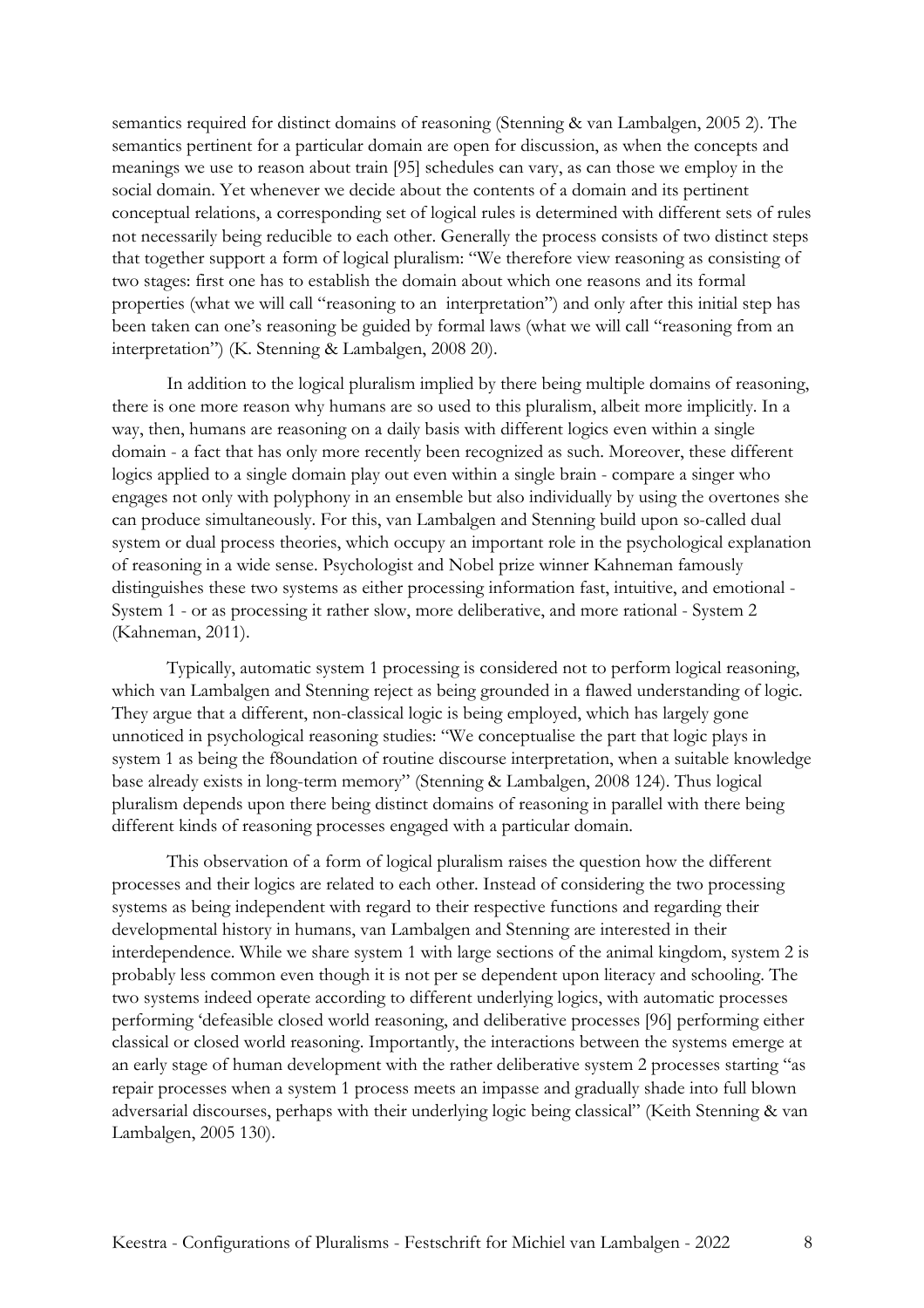Logical pluralism is here defended as a consequence of there being different systems of reasoning, applied to distinct domains. However, this does not rule out the option that this pluralism is associated with logical monism at another level.<sup>1</sup> The authors indeed argue that a multiplicity of logics is possible because multiple choices are possible for setting the parameters that determine the semantics and syntax of a particular language. This apparent pluralism, though, does not imply that inferential or consequence relations are equally flexible. Indeed, their logical pluralism is not a foundational pluralism, as we can learn from their comparison with multiple concrete grammars related to a single underlying universal grammar: "we do not claim that a logic can be seen as a point in a well-behaved many-dimensional space. The use of the term parameter here is analogous to that in generative linguistics, where universal grammar is thought to give rise to concrete grammars by fixing parameters such as word order" (Stenning & Lambalgen, 2008 25).

Nonetheless, with dual processes employing different logics, their explanations do reveal the production of different outcomes in response to the same task by one and the same person. Apparently that person processes identical information differently, depending upon the activation of one of two different processes, each with its own properties and - as we noted above - logic. Dual process or dual systems theories are applied widely, from the social domain (Chaiken & Trope, 1999) via moral deliberation (Craigie, 2011) and reasoning (Frankish & Evans, 2009) to the explanation and treatment of addiction (Wiers et al., 2007) and the determination of human action (Keestra, 2014). Going back to a platonic metaphor, these two systems have been referred to also as the rider and its horse, with the horse representing system 1 and the rider with their limited capacities working to control and constrain the animal. Indeed, van Lambalgen and Stenning suggest that system 2 evolved more recently, with the interactions between the two systems contributing to specific human capacities in planning, false belief tasks and others (Keith Stenning & van Lambalgen, 2005). Apparently, it is with the presence of two voices in one mind that these can be performed which then raises the question about their interactions or configurations: given this pluralism of voices, we might ask how they can be related to each other? What counterpoint or other configurations are possible? It is this question that we will focus upon in this chapter. [97]

#### **Pluralism and counterpoint: from isolation to interactions**

It required an important step to enable a dialogue and even conflict on the Greek stage, I argued above. The tension between monism and pluralism has partly shaped our tradition and thought. A more recent development is that of polyphony in music which has been accompanied by the unfolding of thoughts on counterpoint: "the combination of simultaneously sounding musical lines according to a system of rules" (Sachs & Dahlhaus, 2001 1). If multiple voices are added to a musical score, how should these be configured such that the total effect is more than a mere addition of notes, is musically meaningful and is aesthetically pleasing as well? Over the centuries, different systems have been laid out, offering examples and rules for the creation of scores that benefit from the availability of more than just a single, melodic, voice. Building upon harmonic ideas - about consonance and dissonance, for example - counterpoint entailed writing a score such that the musical meanings of different voices are dependent upon each other while providing means for musical progression - as when an alternation between consonant and dissonant chords resolves eventually in harmony or when a fugue offers variation and repetition simultaneously. The rules underlying counterpoint have been constantly in flux, in many ways gradually offering more freedom and possibilities to composers, with contemporary atonal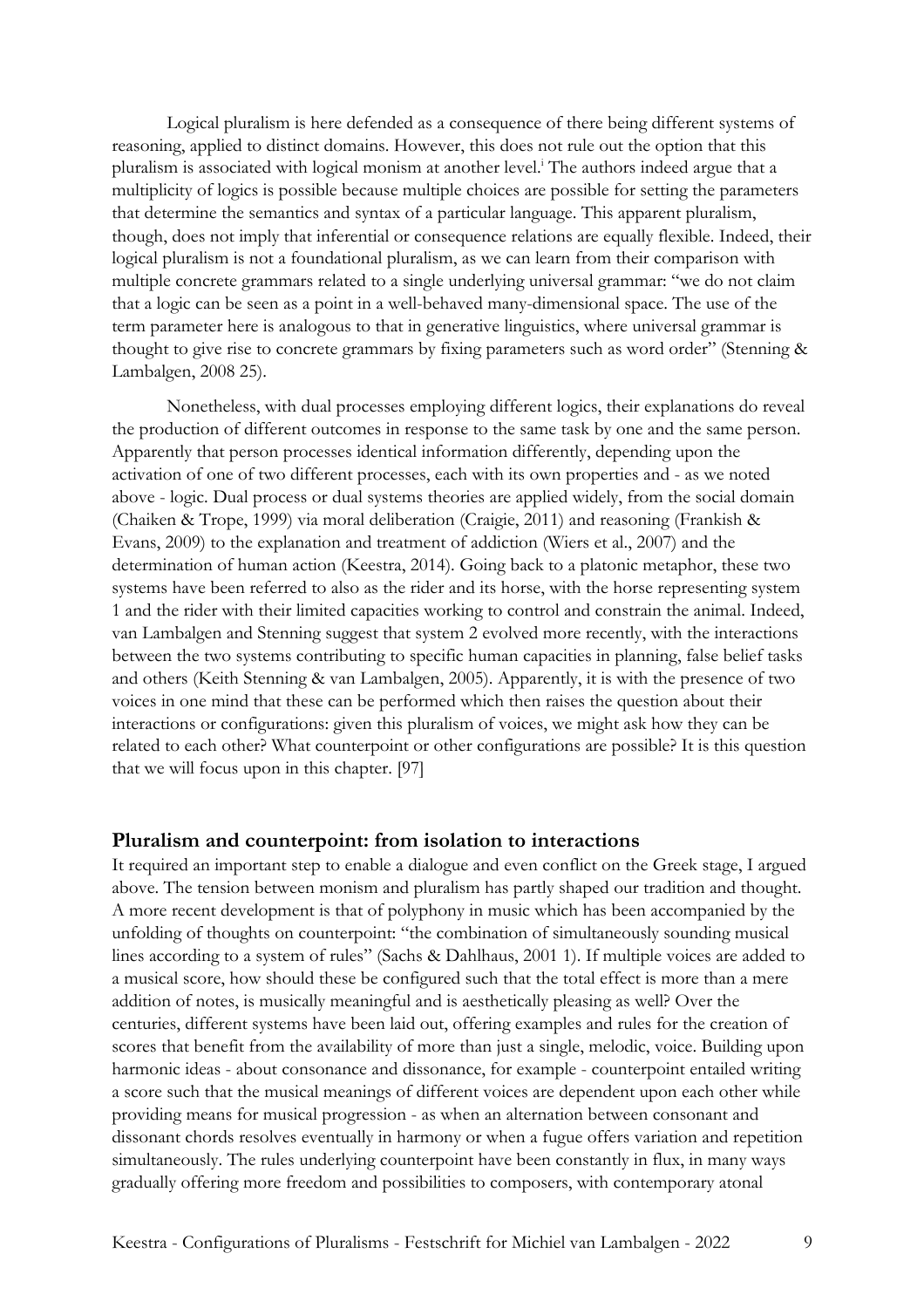composition techniques often still involving counterpoint. Interestingly, counterpoint and the configurations between 'Leitmotifs' allowed composers like Wagner and Strauss even to express literary ideas, representing dramatis personae, themes and their relations in musical form (Sachs & Dahlhaus, 2001). In this section I will explore some configurations pertaining to the discussion of pluralism above.

What configurations can we observe in the plurality of pluralisms? How are voices, positions or perspectives related to each other such that they suggest a progression or development in which these merge into a single one, or remain a pluralism? Above, we already mentioned the monism to which pluralism is often opposed and observed that there are several ways in which apparent pluralism might resolve in monism. Such resolution of a pluralism of voices or perspectives might occur in at least two ways: one of the voices will emerge as the dominant voice, into which others are dissolved. Alternatively, the resolution of a - perhaps dissonant - chord of voices leads to a third, hitherto absent voice. In explanatory pluralism such a resolution typically involves the reduction of different levels of explanation to a more fundamental level that refers to fundamental particles, neurophysiology and the like. Such a resolution after a phase of pluralism is called *moderate* or *temporary pluralism* in Van Bouwel's account of explanatory pluralisms in psychiatry (Van Bouwel, 2014).

Genuine pluralism, however, would not permit such reduction to a monist position. In contrast to monism, *antagonistic pluralism* maintains that we're some-[98]times forced to choose between alternative concepts or explanations as they mutually exclude each other (Currie & Killin, 2016). Such antagonism plays out differently, depending upon the domain at stake. Indeed, this might imply *incompatible pluralism*, which especially applies to normative or moral positions. Tragedy offers us many examples of this, as when Agamemnon cannot both implement the values of a war hero and those of a father, since the former requires the sacrifice of his daughter Iphigeneia (Apfel, 2011). It might be argued that this conflict is not just a matter of the incompatibility of both values, but that it is also impossible to compare or order them as they apply non-overlapping measures, which makes the conflict an example of *incommensurable pluralism* (Mason, 2008). Conflicting values force a person to make a choice, even if it is impossible to compare these. Such a choice is not always necessary in the context of scientific pluralism, as this allows for the presence of incompatible and incommensurable alternatives, even for *'Anything goes' pluralism* which amounts to "retaining all, possibly inconsistent, theories that emerge from a community of investigators." (Mitchell, 2003 186). Monism and 'Anything goes' pluralism can be considered two extremes on a continuum of forms of pluralism, which at both extremes implies the absence of a specific configuration and relation or interaction between options involved: for monism implies singularity and 'Anything goes pluralism' entails indefinite or absent relations between available options (Mitchell, 2003; Van Bouwel, 2014).

Between monism and 'Anything goes pluralism' we can distinguish several forms of *complementary pluralism*, involving some relation between the perspectives at stake. In the case of complementary pluralism regarding music, for example, multiple concepts of music can coexist and even complement each other. Whether taken as a form of communication or an art form, each perspective presents an equally valid perspective on music by highlighting different aspects of music or its function across times (Currie & Killin, 2016). The challenge facing us now, is whether the perspectives are not only complementary to each other but can be related to each other in a more productive sense.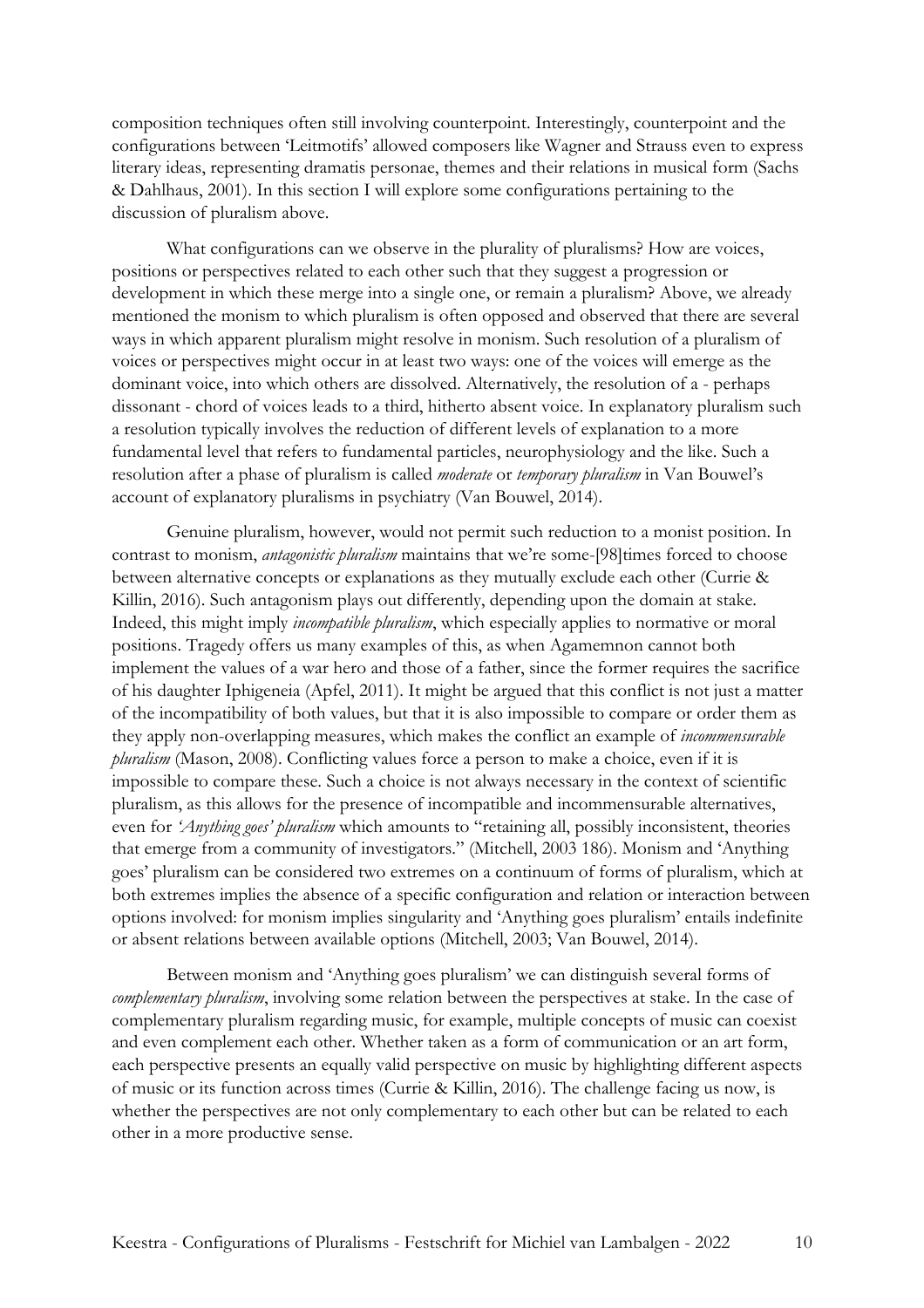Focusing on scientific pluralism, Mitchell defends *integrative pluralism* as biologists typically offer an integrated explanation of a multicausal and contingent phenomenon, while employing theories and models that remain relatively independent although being compatible with each other (Mitchell, 2003). Such pluralism is also at stake in most forms of interdisciplinary explanations, integrating theories, methods and/or results from multiple disciplines each of which alone can explain partly a phenomenon's variability whereas integrated a more comprehensive explanation is possible(Keestra, Uilhoorn, & Zandveld, 2022, in press). Van Lambalgen offers original examples of such interdisciplinary explanations, for example integrating logical analysis with cognitive psychological and neuroscientific investigations of reasoning and interpretation in normal and autistic subjects: logical and explanatory pluralism being involed in integrative pluralist results (Baggio, van Lambalgen, & Hagoort, 2008; Pijnacker et al., 2009). [99]

However, integration or synthesis should not be expected to be the end result of all such interdisciplinary endeavors. Insisting on the possibility that not all partial explanations might be integrated with each other, van Bouwel is not satisfied with this integrative pluralism as scientific telos. Instead, he adds *interactive pluralism* to the continuum or list of options. Leaving open the ir/reconcilability of pluralism, it also allows for the interaction with heterodox perspectives (Van Bouwel, 2014). Allowing such non-mainstream perspectives to play a role in pluralism is relevant, given a history of science in which these have repeatedly contributed to scientific revolutions and progress.

#### **Final chord: pluralism and diversity**

Irrespective of whether pluralism is found in the domain of values of science or elsewhere, the encounter with different configurations shows how some forms of pluralism are likely to be productive, whereas others are less so. There is, I think, an interesting relation between the dual system pluralism in human reasoning according to Stenning and van Lambalgen's account, and the interactive pluralism presented by van Bouwel. With regard to human reasoning, the authors contend that the plurality of processes interacting with each other such that one process repairs the other process's flaws improve on what a single process might accomplish on its own. Similarly, van Bouwel presents a set of norms - borrowed from Longino (Longino, 2002)- that structure a productive interaction or dialogue between perspectives. Although both arguments apply to quite different phenomena - cognitive processes versus scientific perspectives - they both in some sense defend interactive pluralism's contribution to our epistemic progress. This concurs with research on metacognition and reflection, which shows that if performed not individually but with others, the explication and articulation of implicit assumptions and norms underlying our cognition is enhanced. It is the interaction and confrontation with a diversity of perspectives, norms, and positions that help us to recognize our own, which isolated self-reflection might not give away (Keestra, 2017). Van Lambalgen and Stenning as well argue that a diversity in reasoning styles is only to be expected given the contributions of genetic, environmental and experiential factors to human development. Interactional pluralism is implied in their appeal in the book's next to last sentence: "This understanding of why it "takes all types" (of people, to use a vernacular expression) might even contribute some much needed motivation for rubbing along with each other" (K. Stenning & Lambalgen, 2008 366). Compare again the pluralism of voices in choral singing: the beauty of a particular voice or melodic line is often enhanced by the polyphony and counterpoint in which it is bound.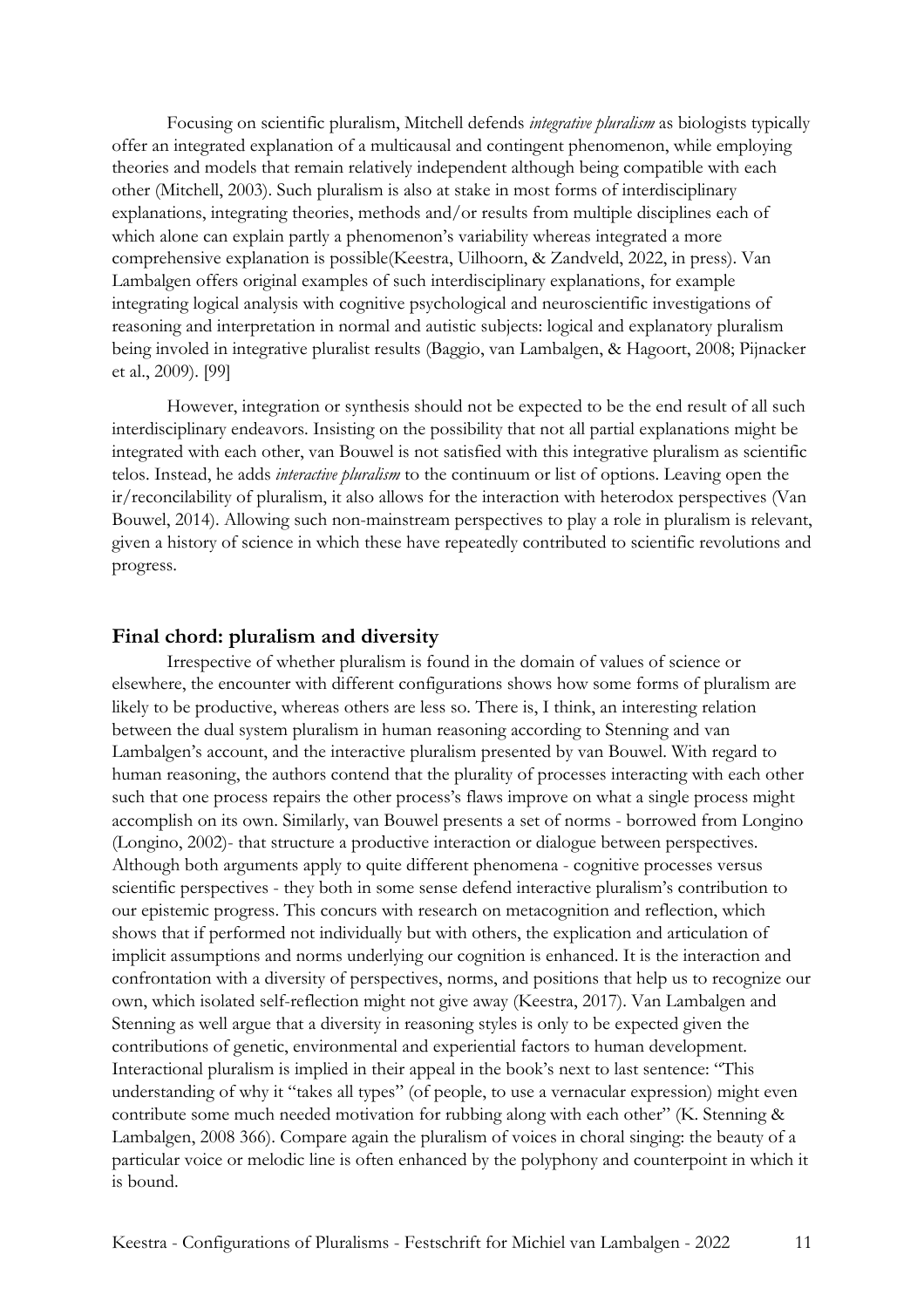### **References**

- Apfel, L. J. (2011). *The Advent of Pluralism: Diversity and Conflict in the Age of Sophocles*. Oxford: Oxford University Press.
- Archard, D. (1996). Introduction. In D. Archard (Ed.), *Philosophy and Pluralism* (pp. 1-5). Cambridge: Cambridge University Press.
- Aristotle. (1984). *The complete works of Aristotle: the revised Oxford translation*. Princeton: Princeton University Press.
- Aristotle, Hardison, O. B., & Golden, L. (1968). *Aristotle's Poetics: A Translation and Commentary for Students of Literature*. Englewood Cliffs, NJ: Prentice-Hall.
- Audi, R. (2007). *Moral value and human diversity*. New York: Oxford University Press.
- Baggio, G., van Lambalgen, M., & Hagoort, P. (2008). Computing and recomputing discourse models: An ERP study. *Journal of Memory and Language, 59*(1), 36-53.
- Burkert, W. (1985). *Greek Religion* (J. Raffan, Trans.). Cambridge, MA: Harvard University Press.
- Chaiken, S., & Trope, Y. (Eds.). (1999). *Dual-process theories in social psychology*. New York: Guilford Press.
- Cook, R. T. (2010). Let a Thousand Flowers Bloom: A Tour of Logical Pluralism. *Philosophy Compass, 5*(6), 492-504.
- Craig, E. (1998). Pluralism. In *Routledge Encyclopedia of Philosophy*. London: Routledge.
- Craigie, J. (2011). Thinking and feeling: Moral deliberation in a dual-process framework. *Philosophical Psychology, 24*(1), 53-71.
- Currie, A., & Killin, A. (2016). Musical pluralism and the science of music. *European Journal for Philosophy of Science, 6*(1), 9-30.
- Frankish, K., & Evans, J. S. B. T. (2009). The duality of mind: An historical perspective. In J. S. B. T. Evans & K. Frankish (Eds.), *In two minds: Dual processes and beyond.* New York: Oxford University Press, 1-29.
- Ivanhoe, P. J. (2009). Pluralism, toleration, and ethical promiscuity. *Journal of Religious Ethics, 37*(2), 311-329.
- Johnstone, H. W., & Marienthal-Maschler, C. (1962). Skepticism and Inferior Knowledge: A Note on Aristotle's Pluralism. *Philosophy and Phenomenological Research, 22*(4), 472-480.
- Kahneman, D. (2011). *Thinking, Fast and Slow*. New York: Farrar, Straus and Giroux.
- Keestra, M. (1999). »Elektra« und Hegels Unterbewertung der Individualität und öffentlichen Gerechtigkeit auf der antiken Szene. *Hegel-Jahrbuch, 1999*(1), 116-120.
- Keestra, M. (2014). *Sculpting the space of actions. Explaining human action by integrating intentions and mechanisms*. Amsterdam: Institute for Logic, Language and Computation.
- Keestra, M. (2015). Understanding Human Action. Integrating Meanings, Mechanisms, Causes, and Contexts. In R. W. Scholz, L. P. Kiyaschenko, & V. A. Bazhanov (Eds.), Transdisciplinarity in philosophy and science: approaches, problems and prospects. Moscow: Navigator, 201-235.
- Keestra, M. (2017). Meta-cognition and Reflection by Interdisciplinary Experts: Insights from Cognitive Science and Philosophy. Issues in Interdisciplinary Studies, 35, 121-169.
- Keestra, M., Uilhoorn, A., & Zandveld, J. (2022, in press). An Introduction To Interdisciplinary Research. Theory And Practice. Amsterdam: Amsterdam University Press.
- Kellert, S. H., Longino, H. E., & Waters, C. K. (2006). Introduction. The Pluralist Stance. In S. H. Kellert, H. E. Longino, & C. K. Waters (Eds.), *Scientific pluralism*. Minneapolis: University of Minnesota Press, vii-xxviii.
- Longino, H. E. (2002). *The Fate of Knowledge*: Princeton University Press.
- Looren de Jong, H. (2002). Levels of explanation in biological psychology. *Philosophical Psychology, 15*(4), 441-462.
- Mason, E. (2008). Value pluralism. In E. N. Zalta (Ed.), Stanford Encyclopedia of Philosophy.